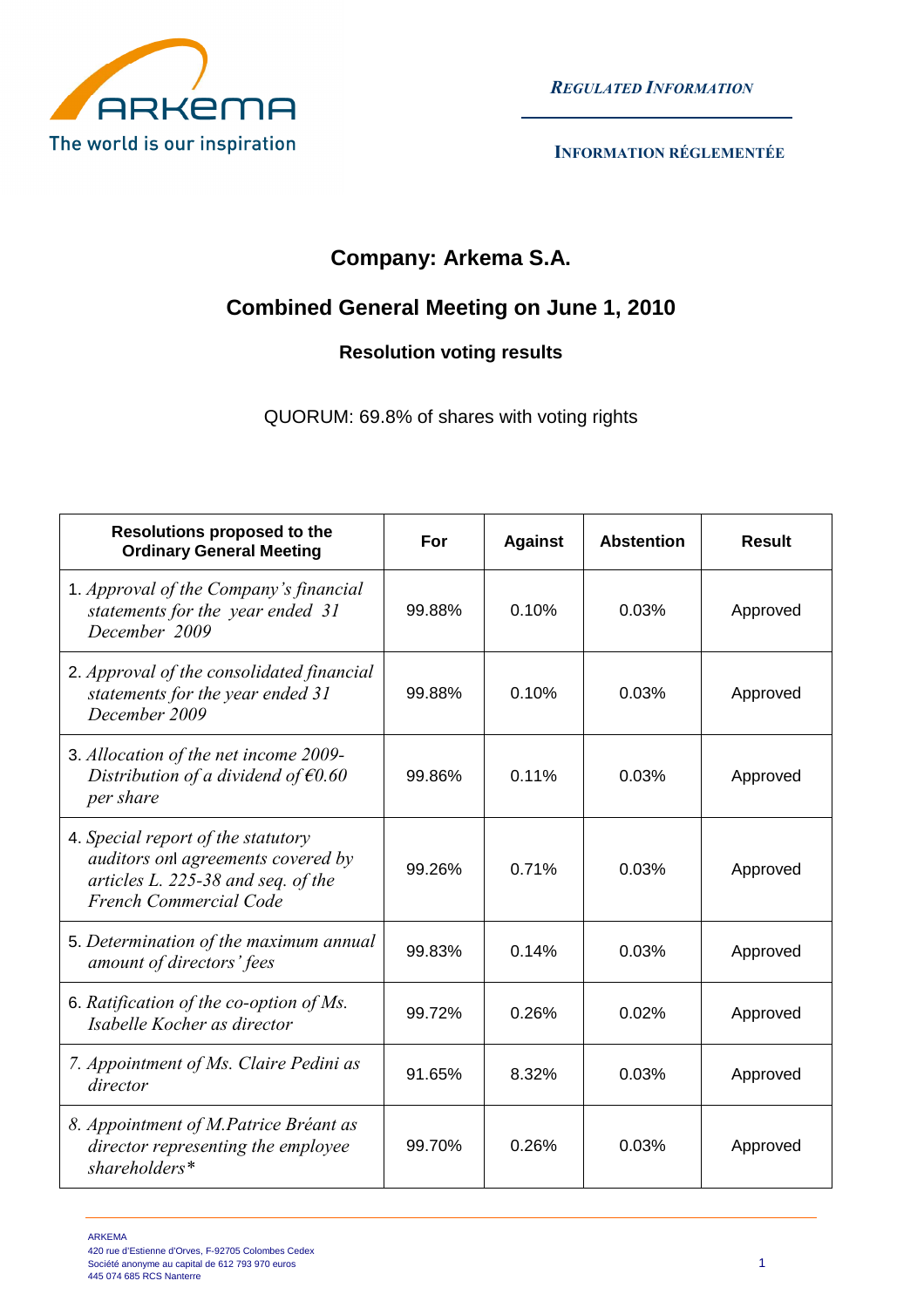

REGULATED INFORMATION

| 9. Appointment of M. David Quijano as<br>director representing the employee<br>shareholders*                                                                                                                                                              | 19.19% | 80.77%         | 0.04%             | Rejected      |
|-----------------------------------------------------------------------------------------------------------------------------------------------------------------------------------------------------------------------------------------------------------|--------|----------------|-------------------|---------------|
| 10. Authorization for the Board of<br>directors to trade shares in the<br>Company                                                                                                                                                                         | 92.05% | 7.92%          | 0.03%             | Approved      |
| Resolutions proposed to the<br><b>Extraordinary General Meeting</b>                                                                                                                                                                                       | For    | <b>Against</b> | <b>Abstention</b> | <b>Result</b> |
| 11. Delegation of authority granted to<br>the Board of Directors in order to<br>issue shares of the Company and/or<br>any securities giving access to shares<br>of the Company or of one of its<br>subsidiaries, with preferential<br>subscription rights | 91.47% | 8.50%          | 0.03%             | Approved      |
| 12. Delegation of authority to the Board<br>of Directors in order to issue shares<br>of the Company and/or any securities<br>conferring access to shares of the<br>Company or of one of its<br>subsidiaries, without preferential<br>subscription rights  | 83.79% | 16.17%         | 0.03%             | Approved      |
| 13. Authorization to be granted to the<br>Board of Directors in order to<br>increase the number of shares to be<br>issued pursuant to the $11^{th}$ or $12^{th}$<br>resolutions with or without<br>preferential subscription right                        | 81.78% | 18.19%         | 0.03%             | Approved      |
| 14. Overall limitation of immediate<br>and/or future authorizations to<br>increase capital pursuant to the $11^{th}$ ,<br>$12^{th}$ and $13^{th}$ resolutions                                                                                             | 90.24% | 9.73%          | 0.04%             | Approved      |
| 15. Delegation of authority granted to<br>the Board of Directors to conduct<br>capital increases reserved for<br>employees participating in a<br>company savings plan                                                                                     | 99.14% | 0.83%          | 0.03%             | Approved      |
| 16. Amendment of article 10.1.2 of the<br>articles of association                                                                                                                                                                                         | 99.91% | 0.05%          | 0.04%             | Approved      |